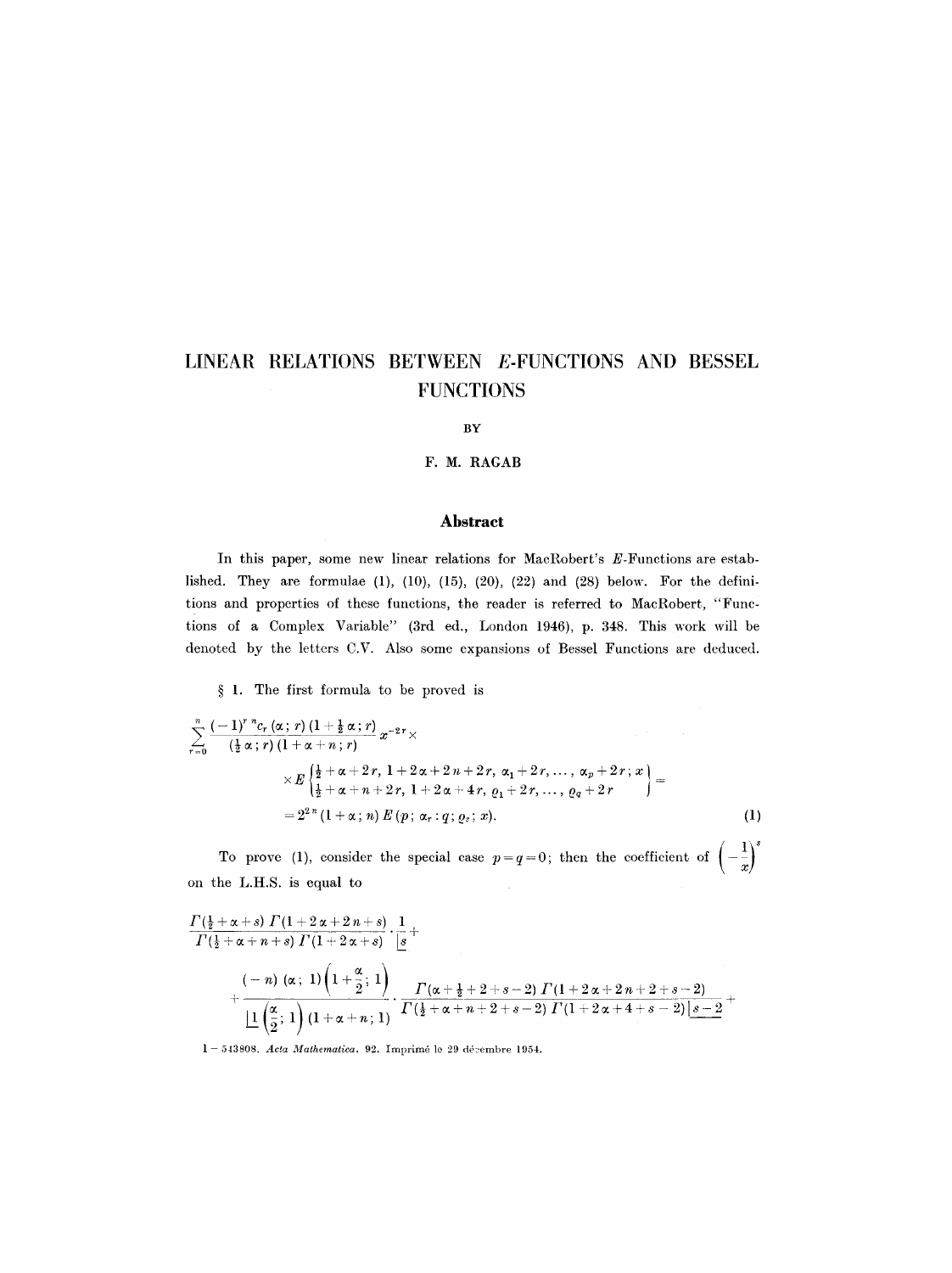F. M. RAGAB

+.....  
=
$$
\frac{\Gamma(\frac{1}{2}+\alpha+s)\Gamma(1+2\alpha+2n+s)}{\Gamma(\frac{1}{2}+\alpha+n+s)\Gamma(1+2\alpha+s)\lfloor s\rfloor}\times F\left(\frac{\alpha,1+\frac{\alpha}{2},-\frac{s}{2},\frac{1}{2}-\frac{s}{2},-n;1}{\frac{\alpha}{2},1+\alpha+\frac{s}{2},\frac{1}{2}+\alpha+\frac{s}{2},1+\alpha+n}\right).
$$

Now sum the generalized hypergeometric function by means of Dougall's second theorem (Proc. Edinb. Math. Soc., XXV, 1906, p. 10), namely

$$
F\left(\frac{\alpha}{\frac{\alpha}{2}}, 1+\frac{\alpha}{\alpha-\beta}, 1+\alpha-\gamma, 1+\alpha-\delta\right) = \frac{\Gamma(1+\alpha-\beta)\Gamma(1+\alpha-\gamma)\Gamma(1+\alpha-\delta)\Gamma(1+\alpha-\beta-\gamma-\delta)}{\Gamma(1+\alpha)\Gamma(1+\alpha-\beta-\gamma)\Gamma(1+\alpha-\beta-\delta)\Gamma(1+\alpha-\gamma-\delta)}, \quad (2)
$$

where one of the parameters  $\beta$ ,  $\gamma$ ,  $\delta$  is a negative integer and  $R(\alpha - \beta - \gamma - \delta) > -1$ ; thus if  $R(\alpha+n+s-\frac{1}{2}) > -1$ , the last coefficient is equal to

$$
\frac{\Gamma(\frac{1}{2}+\alpha+s)\Gamma(1+2\alpha+2n+s)}{\Gamma(\frac{1}{2}+\alpha+n+s)\Gamma(1+2\alpha+s)\left[s\right]} \times \\ \times \frac{\Gamma(\alpha+\frac{1}{2}s+1)\Gamma(\alpha+\frac{1}{2}s+\frac{1}{2})\Gamma(\alpha+n+1)\Gamma(\alpha+s+n+\frac{1}{2})}{\Gamma(1+\alpha)\Gamma(\alpha+s+\frac{1}{2})\Gamma(\alpha+\frac{1}{2}s+n+\frac{1}{2})\Gamma(\alpha+\frac{1}{2}s+n+1)} = \\ = \frac{\Gamma(\frac{1}{2}+\alpha+s)\Gamma(1+2\alpha+2n+s)}{\Gamma(\frac{1}{2}+\alpha+n+s)\Gamma(1+2\alpha+s)\left[s\right]} \cdot \frac{\Gamma(2\alpha+s+1)\Gamma(\alpha+n+1)\Gamma(\alpha+s+n+\frac{1}{2})}{\Gamma(\alpha+1)\Gamma(\alpha+s+\frac{1}{2})\Gamma(2\alpha+s+2n+1)} \cdot 2^{2\pi} = \\ = \frac{\Gamma(\frac{1}{2}+\alpha+n+s)\Gamma(1+2\alpha+s)\left[s\right]}{\Gamma(\alpha+1)\Gamma(\alpha+s+\frac{1}{2})\Gamma(2\alpha+s+2n+1)} \cdot 2^{2\pi} = \\ = \frac{\Gamma(\frac{1}{2}+\alpha+n+s)\Gamma(1+2\alpha+s)\left[s\right]}{\Gamma(\alpha+s+\frac{1}{2})\Gamma(\alpha+s+\frac{1}{2})\Gamma(2\alpha+s+2n+1)} \cdot 2^{2\pi} = \\ = \frac{\Gamma(\frac{1}{2}+\alpha+n+s)\Gamma(1+2\alpha+s)\left[s\right]}{\Gamma(\alpha+s+\frac{1}{2})\Gamma(\alpha+s+\frac{1}{2})\Gamma(2\alpha+s+2n+1)} \cdot 2^{2\pi} = \\ = \frac{\Gamma(\frac{1}{2}+\alpha+n+s)\Gamma(1+2\alpha+s)\left[s\right]}{\Gamma(\alpha+s+\frac{1}{2})\Gamma(\alpha+s+\frac{1}{2})\Gamma(2\alpha+s+2n+1)} \cdot 2^{2\pi} = \\ = \frac{\Gamma(\frac{1}{2}+\alpha+n+s)\Gamma(1+2\alpha+s)\left[s\right]}{\Gamma(\alpha+s+\frac{1}{2})\Gamma(\alpha+s+\frac{1}{2})\Gamma(2\alpha+s+2n+1)} \cdot 2^{2\pi} = \\ = \frac{\Gamma(\frac{1}{2}+\alpha+n+s)\Gamma(1+2\alpha+s)\left[s\right]}{\Gamma(\alpha+s+\frac{1}{2})\Gamma(\alpha+s+\frac{1}{2})\Gamma(2\alpha+s+2n+1)} \cdot
$$

 $=(1+\alpha; n)\frac{1}{s}\cdot 2^{2n}$  = coefficient of  $\left(-\frac{1}{x}\right)^s$  on the R.H.S. of (1). Thus (1) is proved for the special case  $p=q=0$ .

The general case can be deduced in the in the usual way (Ragab, F. M., Proc. Glasgow Math. Assoc., I, p. 192). Also the restriction  $R(\alpha + n + s - \frac{1}{2}) > -1$  can be removed by analytical continuation.

*Particular cases:* In (1) take  $p=2$ ,  $q=1$ ,  $x=-1$  and get

$$
\sum_{r=0}^n\frac{(-1)^{r}\, {}^nc_r\left(\alpha\,;\,r\right)\left(1+\frac{\alpha}{2};\,r\right)\,\varGamma\left(\frac{1}{2}+\alpha+2\,r\right)\,\varGamma\left(1+2\,\alpha+2\,n+2\,r\right)\,\varGamma\left(\delta+2\,r\right)\,\varGamma\left(\beta+2\,r\right)}{\left(\frac{1}{2}\,\alpha\,;\,r\right)\,\left(1+\alpha+n\,;\,r\right)\,\varGamma\left(\frac{1}{2}+\alpha+n+2\,r\right)\,\varGamma\left(1+2\,\alpha+4\,r\right)\,\varGamma\left(\gamma+2\,r\right)}\times
$$

 $\,2$ 

§ ......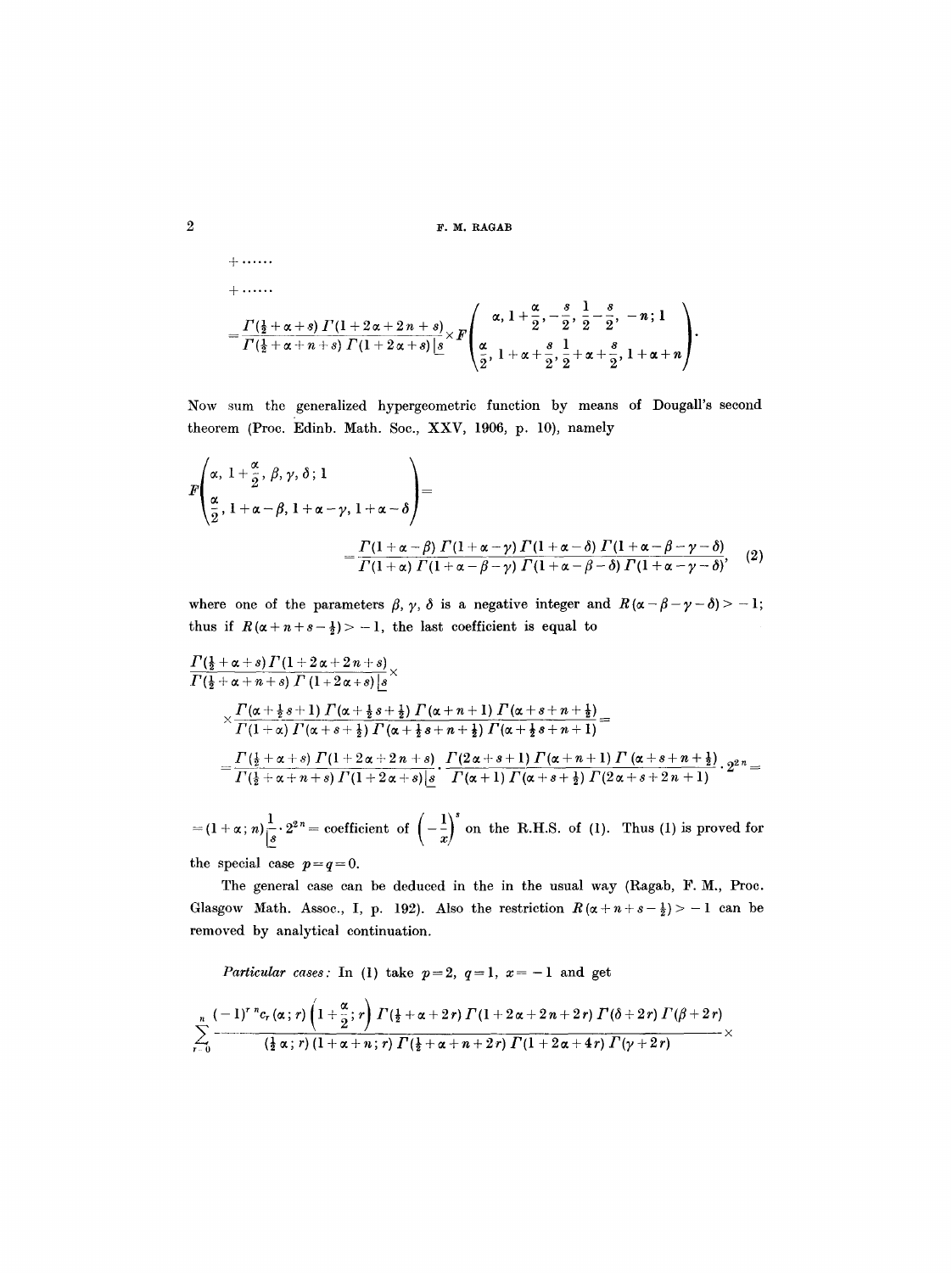$$
\times {}_4F_3\left(\frac{\frac{1}{2}+\alpha+2r, 1+2\alpha+2r+2r, \delta+2r, \beta+2r; 1}{\frac{1}{2}+\alpha+n+2r, 1+2\alpha+4r, \gamma+2r}\right) =
$$
  
=  $2^{2n} (1+\alpha; n) \frac{\Gamma(\delta) \Gamma(\beta) \Gamma(\gamma-\delta-\beta)}{\Gamma(\gamma-\delta) \Gamma(\gamma-\beta)}$  (3)

where  $R(\gamma) > 0$ ,  $R(\gamma - \delta - \beta) > 0$ .

In (1) take  $p=2$ ,  $q=1$ ,  $x=-2$  and apply the formula due to Gauss, namely

$$
F(2\beta, 2\gamma; \beta + \gamma + \frac{1}{2}; \frac{1}{2}) = \frac{\Gamma(\beta + \gamma + \frac{1}{2}) \Gamma(\frac{1}{2})}{\Gamma(\beta + \frac{1}{2}) \Gamma(\gamma + \frac{1}{2})}, \tag{4}
$$

so getting

$$
\sum_{r=0}^{n} (-2)^{-2r} \times
$$
\n
$$
\times \frac{(-1)^{r} {}^{n}c_{r}(\alpha; r) (1 + \frac{1}{2}\alpha; r) \Gamma(\frac{1}{2} + \alpha + 2r) \Gamma(1 + 2\alpha + 2n + 2r) \Gamma(2\beta + 2r) \Gamma(2\gamma + 2r)}{(\frac{1}{2}\alpha; r) (1 + \alpha + n; r) \Gamma(\frac{1}{2} + \alpha + n + 2r) \Gamma(1 + 2\alpha + 4r) \Gamma(\beta + \gamma + \frac{1}{2} + 2r)} \times
$$
\n
$$
\times {}_{4}F_{3} \left( \frac{\frac{1}{2} + \alpha + 2r, 1 + 2\alpha + 2n + 2r, 2\beta + 2r, 2\gamma + 2r; \frac{1}{2}}{\frac{1}{2} + \alpha + n + 2r, 1 + 2\alpha + 4r, \beta + \gamma + \frac{1}{2} + 2r} \right) =
$$
\n
$$
= 2^{2} {}^{n+\beta+\gamma-2} \pi^{-\frac{1}{2}} (1 + \alpha; n) \Gamma(\beta) \Gamma(\gamma).
$$
\n(5)

 $\sim$   $\sim$ 

Also in (1), write  $1/x^2$  for x, take  $p=1$ ,  $q=2$  and apply the formula

$$
\{J_{\nu}(x)\}^{2}=\frac{1}{\{\Gamma(\nu+1)\}^{2}}(x/2)^{2\nu}{}_{1}F_{2}(\nu+\frac{1}{2};\,\nu+1,\,2\,\nu+1;\,-x^{2}),
$$
\n(6)

so getting

$$
\{J_{\nu}(x)\}^{2} = \frac{2^{-2n} x^{2\nu}}{\sqrt{\pi} (1 + \alpha; n)} \times
$$
\n
$$
\times \sum_{r=0}^{n} \frac{(-1)^{r} {^{n}c_{r}(\alpha; r)} \left(1 + \frac{\alpha}{2}; r\right) \Gamma\left(\frac{1}{2} + \alpha + 2r\right) \Gamma\left(1 + 2\alpha + 2n + 2r\right) \Gamma\left(\frac{1}{2} + \nu + 2r\right)}{\left(\frac{\alpha}{2}; r\right) \left(1 + \alpha + n; r\right) \Gamma\left(\frac{1}{2} + \alpha + n + 2r\right) \Gamma\left(1 + 2\alpha + 4r\right) \Gamma\left(\nu + 1 + 2r\right) \Gamma\left(2\nu + 1 + 2r\right)} \times
$$
\n
$$
\times x^{4r} {}_{3}F_{4} \left(\frac{\frac{1}{2} + \alpha + 2r, 1 + 2\alpha + 2n + 2r, \nu + \frac{1}{2} + 2r; -x^{2}}{\frac{1}{2} + \alpha + n + 2r, 1 + 2\alpha + 4r, \nu + 1 + 2r, 2\nu + 1 + 2r} \right). \tag{7}
$$

Again in (1) write (2x) for x, take  $p=2$ ,  $q=0$  with  $\alpha_1=\frac{1}{2}+\nu$ ,  $\alpha_2=\frac{1}{2}-\nu$ , apply the formula [C.V., p. 351], namely

$$
\cos n\pi E\left(\frac{1}{2}+n,\frac{1}{2}-n::2z\right)=\sqrt{(2\pi z)}e^{z} K_{n}(z), \qquad (8)
$$

so getting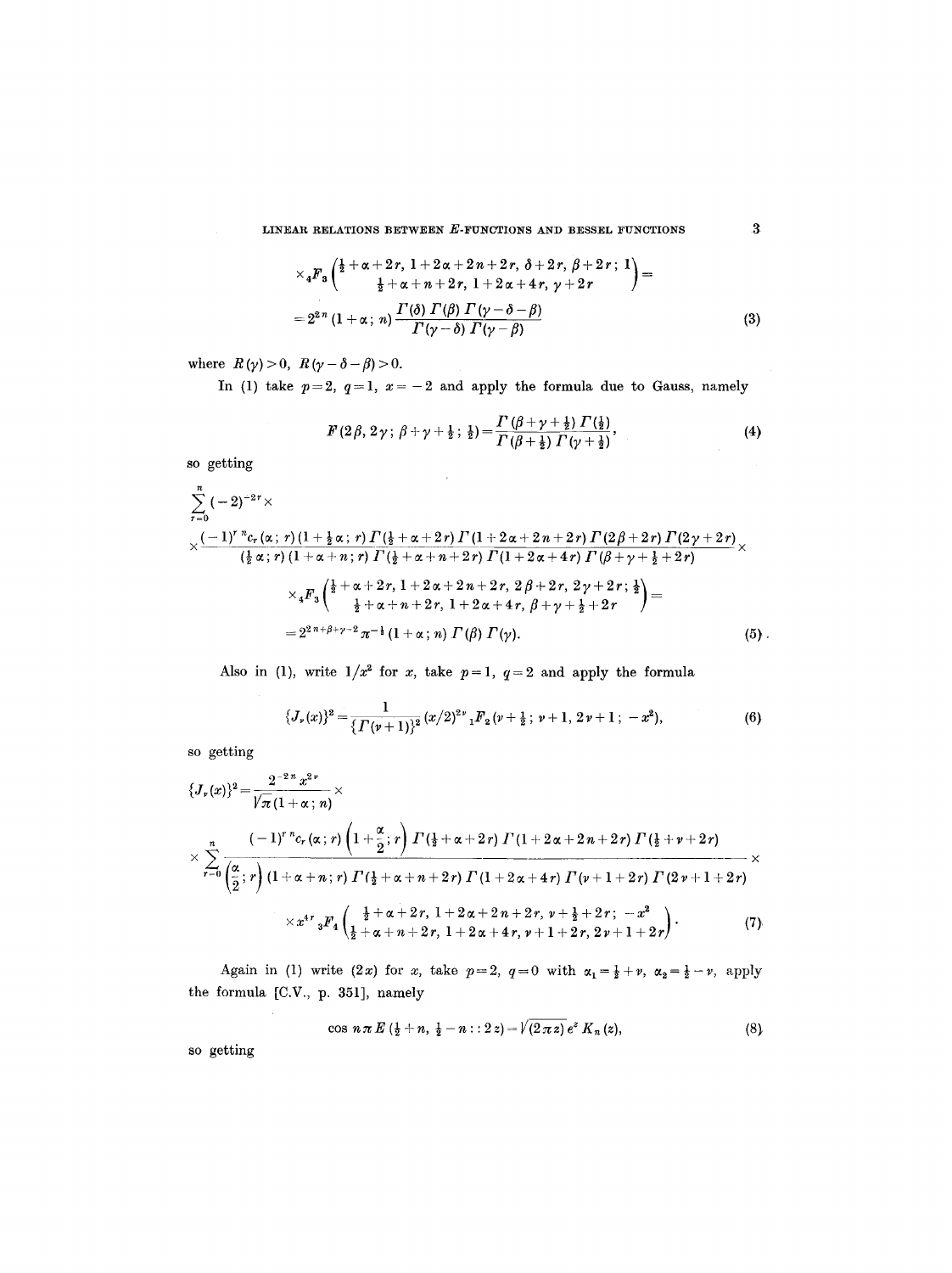**4 F, M, RAGAB** 

$$
K_{r}(x) = 2^{-2n} \frac{\cos \nu \pi}{\sqrt{(2\pi x)} (1 + \alpha; n)} e^{-x} \sum_{r=0}^{n} \frac{(-)^{r} {}^{n}c_{r}(\alpha; r) \left(1 + \frac{\alpha}{2}; r\right)}{\left(\frac{\alpha}{2}; r\right) (1 + \alpha + n; r)} (2x)^{-2r} \times \\ \times E\left\{\frac{\frac{1}{2} + \alpha + 2r, 1 + 2\alpha + 2n + 2r, \frac{1}{2} + \nu + 2r, \frac{1}{2} - \nu + 2r : 2x}{\frac{1}{2} + \alpha + n + 2r, 1 + 2\alpha + 4r}\right\}.
$$
\n(9)

§ 2. The second formula to be proved is

$$
\sum_{r=0}^{n} \frac{(-1)^{r} {}^{n}c_{r}(\alpha;r) \left(1+\frac{\alpha}{2};r\right)}{\left(\frac{1}{2}\alpha;r\right)} E\left\{\frac{\varrho-\alpha,\varrho+n,\alpha_{1},\ldots,\alpha_{r}:x}{\varrho+\alpha+n-1,\varrho_{1},\ldots,\varrho_{q}}\right\} =
$$

$$
= (\varrho-\alpha-1-n) E\left(p;\alpha_{r}:\varrho,\varrho_{s}:x\right)-\frac{1}{x} E\left(p;\alpha_{r}+1:q;\varrho_{s}+1:x\right).
$$
 (10)

To prove (10), consider the special case with  $p=q=0$ . Then the coefficient of  $\left(-\frac{1}{x}\right)^s$  on the L.H.S. is  $\frac{n}{\zeta^2}(-1)^{r}\frac{n}{r}c_r\left(\alpha\,;\,r\right)(1+\frac{1}{2}\,\alpha\,;\,r) \qquad \Gamma\left(\varrho-\alpha+s\right)\varGamma\left(\varrho+n+s\right)$  $\sum_{r=0}$   $(\frac{1}{2} \alpha; r)|s$   $\Gamma(\varrho+r+s) \Gamma(\varrho-\alpha+n-1+s)$  $\varGamma\left(\varrho-\alpha+s\right)\varGamma\left(\varrho+n+s\right)$  $|s \Gamma(q+s) \Gamma(r-\alpha +n-1+s)|$  $\frac{1}{E}$  $\left(-n, \alpha, 1+\frac{1}{2}\alpha; 1\right)$ .  $\frac{1}{2} \alpha, \varrho + s$  /

But since

$$
\frac{\left(1+\frac{\alpha}{2};r\right)}{\left(\frac{\alpha}{2};r\right)}=1+\frac{2\,r}{\alpha},\,
$$

 $\hat{\boldsymbol{\beta}}$ 

it follows

$$
F\left(\begin{array}{c} -n,\, \alpha,\, 1+\dfrac{\alpha}{2};\, 1 \\[0.2cm] \frac{1}{2}\,\alpha,\, \varrho+s\end{array}\right)=F\left(\begin{array}{c} -n,\, \alpha\,;\, 1 \\[0.2cm] \varrho+s\end{array}\right)+\dfrac{(-\,n)\,(\alpha)}{\left(\dfrac{\alpha}{2}\right)(\varrho+s)}\,F\left(\begin{array}{c} -n+1,\, \alpha+1\,;\, 1 \\[0.2cm] \varrho+s+1\end{array}\right)=\\[0.2cm] =\dfrac{\varGamma\left(\varrho+s\right)\,\varGamma\left(\varrho+s+n-\alpha\right)}{\varGamma\left(\varrho+s+n\right)\,\varGamma\left(\varrho+s-\alpha\right)}+\dfrac{(-\,2\,n)}{\left(\varrho+s\right)}\cdot\dfrac{\varGamma\left(\varrho+s+1\right)\,\varGamma\left(\varrho-\alpha+s+n-1\right)}{\varGamma\left(\varrho+s+n\right)\,\varGamma\left(\varrho+s-\alpha\right)},
$$

so that the last coefficient is equal to

$$
\frac{1}{s}\{(q+s+n-\alpha-1)-2\ n\}=\frac{1}{s}\,(q+s-n-\alpha-1).
$$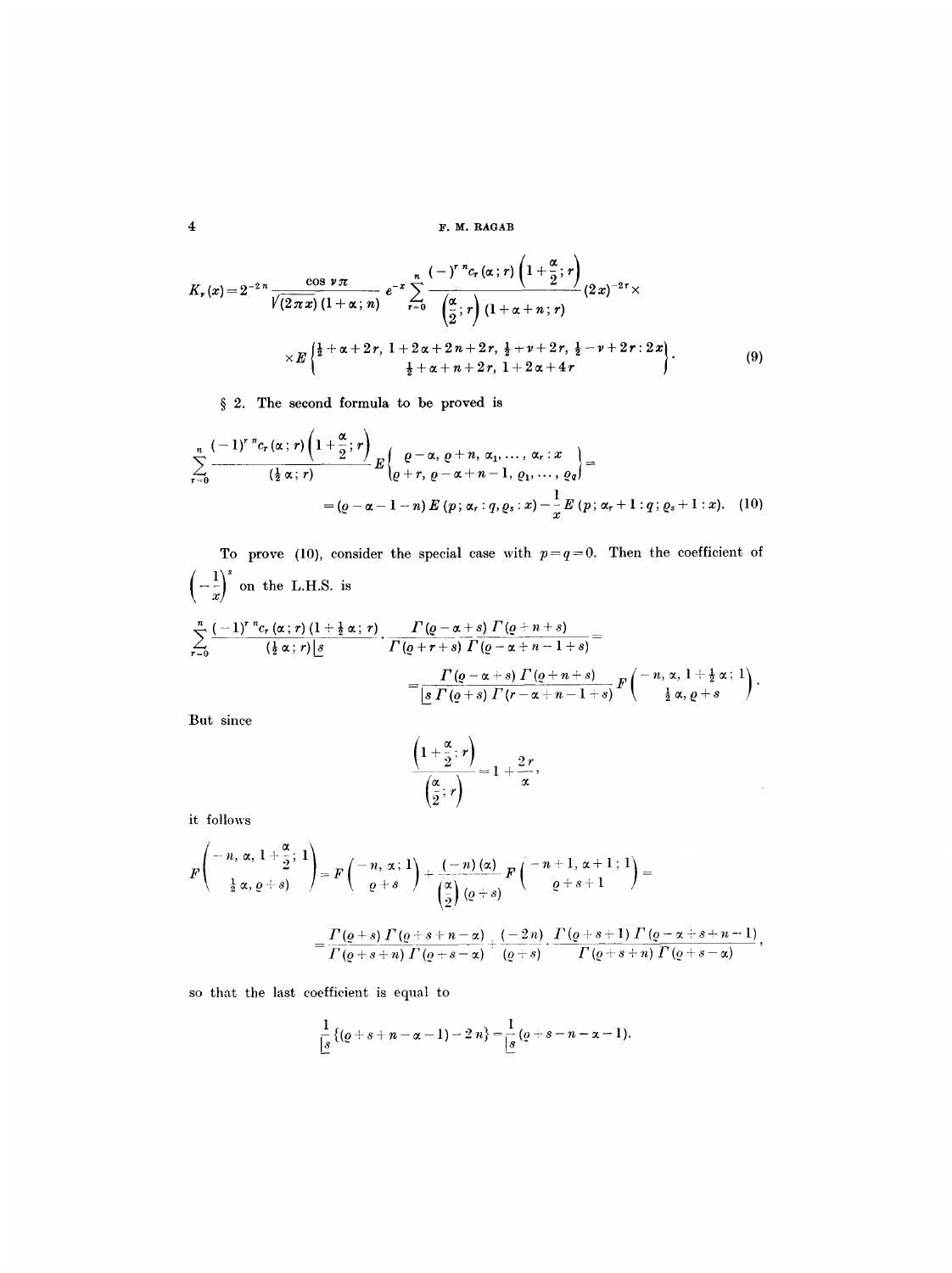Also the coefficient of 
$$
\left(-\frac{1}{x}\right)^s
$$
 on the R.H.S. of (10) is equal to when  $p=q=0$   

$$
\frac{1}{s}(p-\alpha-n-1)+\frac{1}{s-1}=\frac{1}{s}(p-\alpha-1-n+s).
$$

Hence (10) is proved for the special case  $p=q=0$ . The general formula can be deduced in the usual way.

*Particular cases:* In (10) take  $x = -1$ ,  $p = 2$ ,  $q = 1$ , so getting

$$
\sum_{r=0}^{n} \frac{(-1)^{r} {}^{n}c_{r}(\alpha;r) \left(1+\frac{\alpha}{2};r\right) \Gamma(\varrho-\alpha) \Gamma(\varrho+n) \Gamma(\beta) \Gamma(\delta)}{\left(\frac{1}{2}\alpha;r\right) \Gamma(\varrho+r) \Gamma(\varrho-\alpha+n-1) \Gamma(\gamma)} \times
$$
\n
$$
\times {}_{4}F_{3} \left(\frac{\varrho-\alpha, \varrho+n, \beta, \delta; 1}{\varrho+r, \varrho-\alpha+n-1, \gamma}\right) =
$$
\n
$$
= (\varrho-\alpha-n-1) \frac{\Gamma(\beta) \Gamma(\delta) \Gamma(\gamma-\beta-\delta)}{\Gamma(\gamma-\beta) \Gamma(\gamma-\delta)} - \frac{\Gamma(\beta+1) \Gamma(\delta+1) \Gamma(\gamma-\beta-\delta-1)}{\Gamma(\gamma-\beta) \Gamma(\gamma-\delta)}, \quad (11)
$$
\nwhere\n
$$
R(\gamma) > 0 \quad R(\gamma-\beta-\delta) > 0
$$

 $R(\gamma) > 0, \ R(\gamma - \beta - \delta) > 0.$ 

Also in (10) write  $(4/x^2)$  for x, take  $p=0$ ,  $q=1$  and apply the formula

$$
E(z + 1:z) = z^{\frac{1}{2}\nu} J_{\nu}(2/\sqrt{z}), \qquad (12)
$$

so getting

$$
\sum_{r=0}^{n} \frac{(-1)^{r} {}^{n}c_{r}(\alpha;r) \left(1+\frac{\alpha}{2};r\right) \Gamma(\varrho-\alpha) \Gamma(\varrho+n)}{\left(\frac{1}{2}\alpha;r\right) \Gamma(\varrho+r) \Gamma(\varrho-\alpha+n-1) \Gamma(\mu+1)} \times \\ \times {}_{2}F_{3}\left(\frac{\varrho-\alpha,\varrho+n;-x^{2}/4}{\varrho+r,\varrho-\alpha+n-1,\mu+1}\right) = \\ = (4/x^{2})^{\frac{1}{2}\mu} \left[\left(\varrho-\alpha-n-1\right) J_{\mu}(x) - \frac{x}{2} J_{\mu+1}(x)\right]. \tag{13}
$$

Again, (10) in combination with (6) gives

$$
\sum_{r=0}^{n} \frac{(-1)^{r} {}^{n}c_{r}(\alpha;r) \left(1+\frac{\alpha}{2};r\right) \Gamma(\varrho-\alpha) \Gamma(\varrho+n) \Gamma(\nu+\frac{1}{2})}{\left(\frac{1}{2}\alpha;r\right) \Gamma(\nu+1) \Gamma(2\nu+1) \Gamma(\varrho+r) \Gamma(\varrho-\alpha+n-1)} \times \\ \times {}_{3}F_{4} \left(\frac{\varrho-\alpha,\varrho+n,\nu+\frac{1}{2};\ -x^{2}}{\varrho+\nu,\varrho-\alpha+n-1,\nu+1,\ 2\nu+1}\right) + \\ + \frac{\Gamma(\nu+\frac{3}{2})}{\Gamma(\nu+2) \Gamma(2\nu+2)} x^{2} {}_{1}F_{2}(\nu+\frac{3}{2};\ \nu+2,\ 2\nu+2;\ -x^{2}) = \\ = \sqrt{\pi} x^{-2\nu} (\varrho-\alpha-n-1) \left\{\frac{J_{\nu}(x)\right\}^{2}}{(\nu+\nu+1,\ 2\nu+2)} \right\}.
$$
\n(14)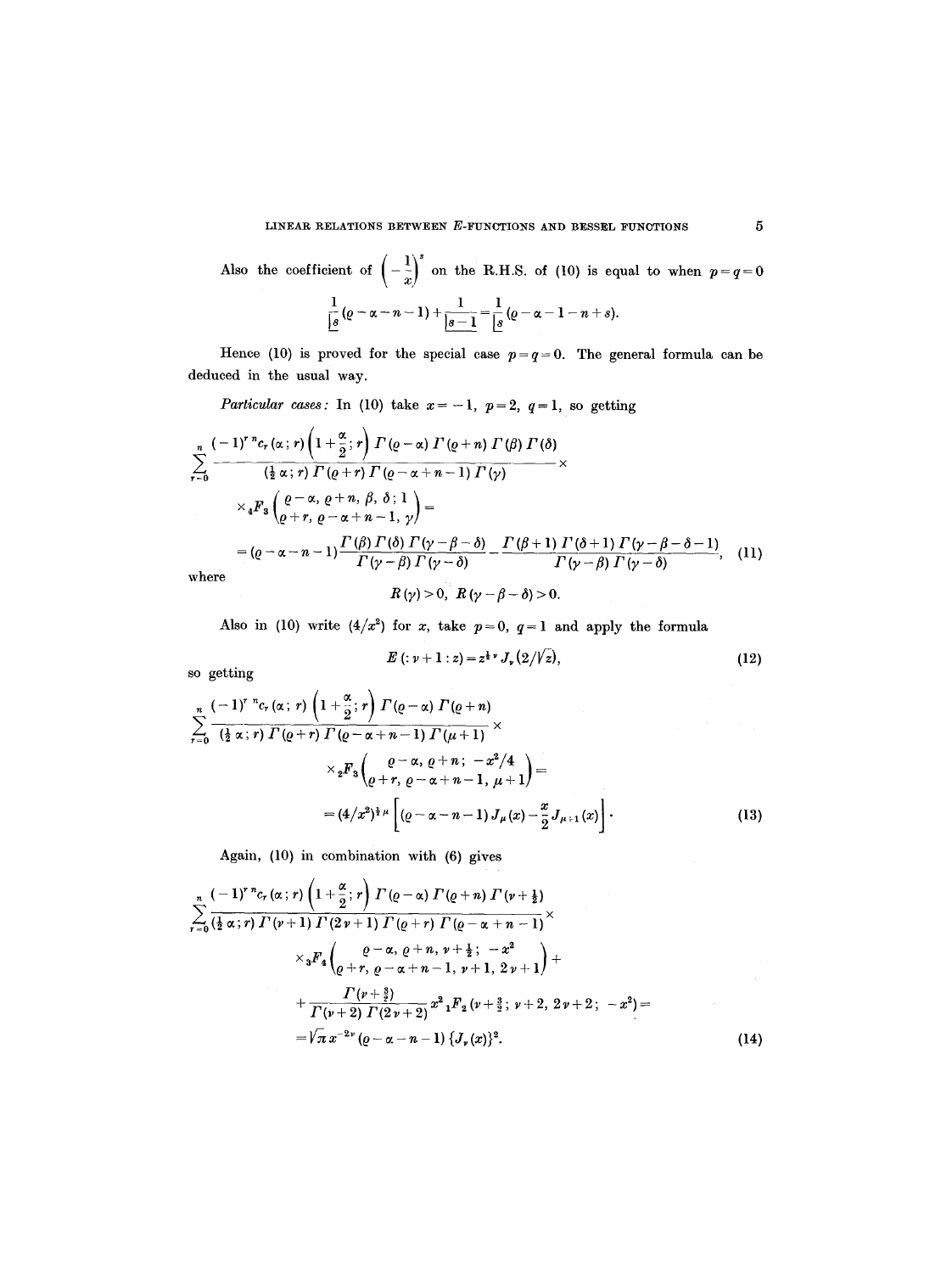§ 3. The third formula to be proved is

$$
\sum_{r=0}^{n} \frac{{}^{n}c_{r}(\alpha;r) \left(1+\frac{1}{2}\alpha;r\right)}{\left(\frac{1}{2}\alpha;r\right)} (2x)^{-r} \times \\
\times E \left\{\begin{aligned}\n&\frac{\alpha}{2}+r, & \frac{\alpha+1}{2}+r, & \frac{1}{2}+\frac{n}{2}+\frac{r}{2}, & \frac{n}{2}+\frac{r}{2}, & 1+\alpha+n+r, & \alpha_{1}+r, & \dots, & \alpha_{p}+r:x \\
&\frac{\alpha}{2}+\frac{n}{2}+r, & \frac{\alpha+1}{2}+\frac{n}{2}+r, & n+r, & \frac{1}{2}+r, & 1+\alpha+2r, & \varrho_{1}+r, & \dots, & \varrho_{q}+r\n\end{aligned}\right\} = E \left\{ p; \alpha_{r}: q; \varrho_{s}: x\right\}.
$$
\n
$$
(15)
$$

The following formula is required in the prof of (15);

$$
{}_{4}F_{3}\left(\frac{\alpha}{\frac{1}{2} \alpha}, \frac{1+\frac{1}{2} \alpha}{1+\alpha-\beta}, \frac{\beta}{1+2 \beta-n}\right)=\frac{(\alpha-2 \beta; n)(-\beta; n)}{(1+\alpha-\beta; n)(-2 \beta; n)}.
$$
 (16)

(Bailey, W. N., Cambr. Tracts in Math., 32, p. 30, eq. 1.3).

To prove 15), consider the special case with  $p=q=0$ ; then the coefficient of  $\left(-\frac{1}{x}\right)^s$  on the L.H.S. is equal to  $\frac{\Gamma\left(\frac{\alpha}{2}+s\right)\Gamma\left(\frac{\alpha+1}{2}+s\right)\Gamma\left(\frac{1}{2}+\frac{n}{2}+s\right)\Gamma\left(\frac{n}{2}+s\right)\Gamma\left(1+\alpha+n+s\right)}{\Gamma\left(\frac{\alpha}{2}+\frac{n}{2}+s\right)\Gamma\left(\frac{\alpha+1}{2}+\frac{n}{2}+s\right)\Gamma\left(n+s\right)\Gamma\left(\frac{1}{2}+s\right)\Gamma\left(1+\alpha+s\right)}\cdot\frac{1}{s}+$ 

$$
\begin{array}{l}\n\left(2^{+}2^{-6}\right)^{1} \left(2^{-2}2^{-6}\right)^{1} \left(n+3\right)^{1} \left(2^{+6}\right)^{1} \left(1+\alpha+6\right) \\
\\
+\frac{(-1)^{1}(-n;1) (\alpha;1) \left(1+\frac{\alpha}{2};1\right)}{\left(\frac{\alpha}{2};1\right) \left[1\left(-1\right)^{1}\right.} \\
\\
\left.\times \frac{\Gamma\left(\frac{\alpha}{2}+1+s-1\right) \Gamma\left(\frac{\alpha+1}{2}+1+s-1\right) \Gamma\left(\frac{n+1}{2}+\frac{1}{2}+s-1\right)}{\Gamma\left(\frac{\alpha+n}{2}+1+s-1\right) \Gamma\left(\frac{\alpha+1}{2}+\frac{n}{2}+1+s-1\right)}.\n\end{array}
$$
\n
$$
\begin{array}{l}\n\Gamma\left(\frac{n+1}{1}+s-1\right) \Gamma\left(1+\alpha+n+1+s-1\right) \\
\left.\Gamma\left(n+1+s-1\right) \Gamma\left(\frac{1}{2}+1+s-1\right) \Gamma\left(1+\alpha+2+s-1\right)\frac{s-1}{s-1}\n\end{array}
$$
\n+ ...

+ ......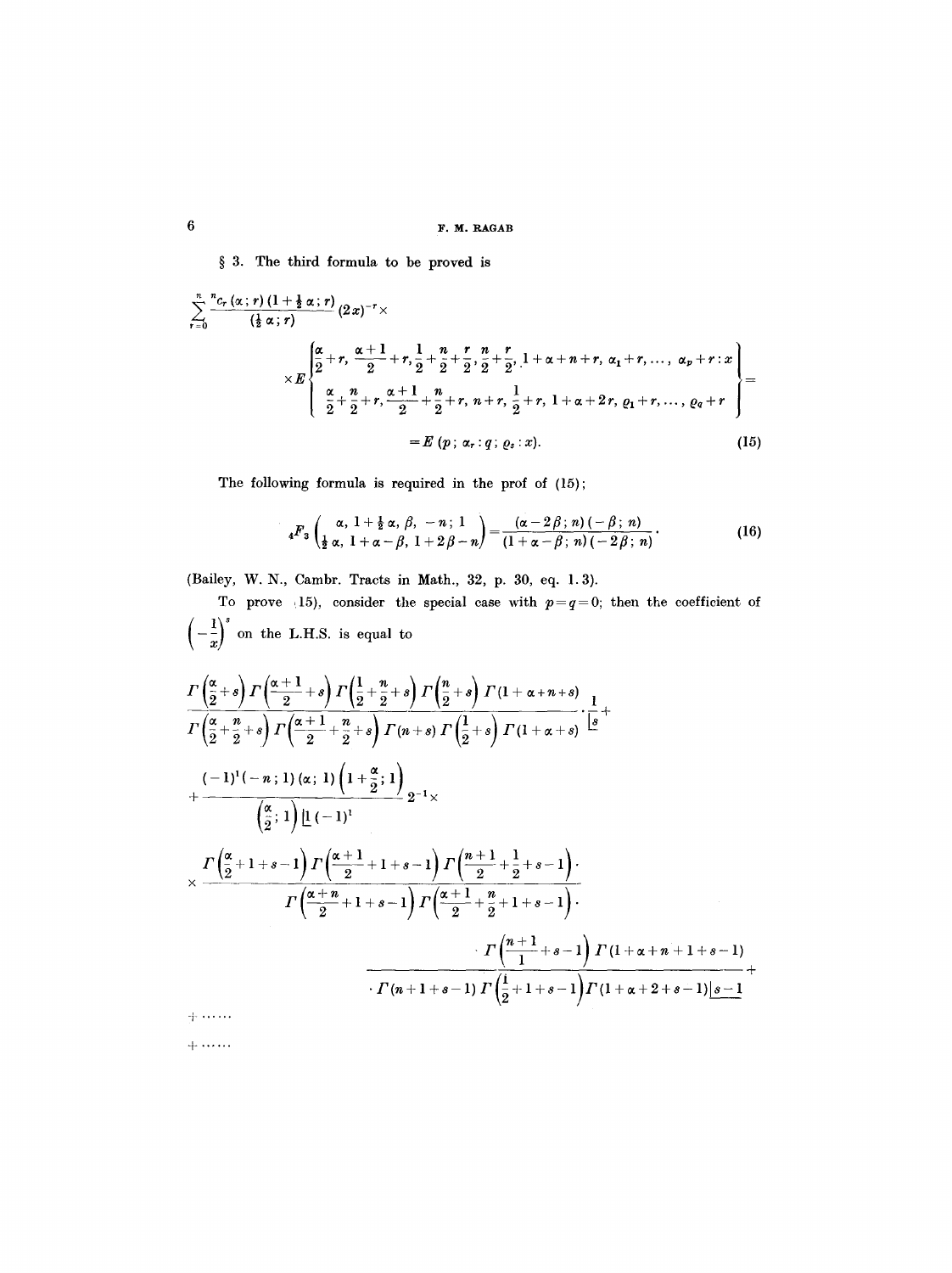$$
= \frac{\Gamma\left(\frac{\alpha}{2}+s\right)\Gamma\left(\frac{\alpha+1}{2}+s\right)\Gamma\left(1+\alpha+n+s\right)\Gamma\left(\frac{1}{2}+\frac{n}{2}+s\right)\Gamma\left(\frac{n}{2}+s\right)}{\Gamma\left(\frac{\alpha}{2}+\frac{n}{2}+s\right)\Gamma\left(\frac{\alpha+1}{2}+\frac{n}{2}+s\right)\Gamma\left(n+s\right)\Gamma\left(\frac{1}{2}+s\right)\Gamma\left(1+\alpha+s\right)}\cdot\frac{1}{s} \times \frac{2^{-n-2s+r-r}\Gamma\left(1-\frac{n}{2}-s\right)\Gamma\left(\frac{1}{2}-\frac{n}{2}-s\right)}{\sqrt{\pi}\Gamma\left(1-n-2s\right)} \times {}_4F_3\left(\frac{\alpha}{2},\ 1+\alpha+s,\ 1-2s-n\right),
$$

by using the relation

$$
(\alpha\,;\ -r)=(-1)^r/(1-\alpha\,;\,r),
$$

where  $r$  is any positive integer.

Now substitute for the generalized hypergeometric function from (16) with  $\beta = -s$ and get coefficient of  $\left(-\frac{1}{x}\right)^s$  on the L.H.S. of (15)  $=\frac{1}{g}$  = coefficient of  $\left(-\frac{1}{x}\right)^s$  on the R.H.S. of (15) with  $p=q=0$ . Thus (15) is proved for this special case and the general case can then be deduced in the usual way.

*Particular cases:* (15) in combination with (8) gives

$$
K_{\mu}(x) = \frac{\cos \mu \pi}{\sqrt{2} \pi x} e^{-x} \sum_{r=0}^{n} \frac{ {}^{u}c_{r}(\alpha; r) \left(1 + \frac{\alpha}{2}; r\right)}{\left(\frac{\alpha}{2}; r\right)} (4x)^{-r} \times
$$
\n
$$
\times E \left\{\frac{\frac{\alpha}{2} + r, \frac{\alpha+1}{2} + r, \frac{1}{2} + \frac{n+r}{2}, \frac{n+r}{2}, 1 + \alpha + n + r, \frac{1}{2} + \mu + r, \frac{1}{2} - \mu + r : 2x}{\frac{\alpha+n}{2} + r, \frac{\alpha+n+1}{2} + r, n + r, \frac{1}{2} + r, 1 + \alpha + 2r} \right\}.
$$
\n(17)

Also (15) in combination with (12) gives

$$
J_{\mu}(x) = \left(\frac{x}{2}\right)^{\mu} \sum_{r=0}^{n} \frac{{}^{n}c_{r}(\alpha; r)\left(1+\frac{\alpha}{2}; r\right)}{\left(\frac{\alpha}{2}; r\right)} (8/x^{2})^{-r} \times
$$
\n
$$
\times \frac{\Gamma\left(\frac{\alpha}{2}+r\right)\Gamma\left(\frac{\alpha+1}{2}+r\right)\Gamma\left(\frac{1+n+r}{2}\right)\Gamma\left(\frac{n+r}{2}\right)\Gamma(1+\alpha+n+r)}{\Gamma\left(\frac{\alpha+n}{2}+r\right)\Gamma\left(\frac{\alpha+n+1}{2}+r\right)\Gamma(n+r)\Gamma\left(\frac{1}{2}+r\right)\Gamma(1+\alpha+2r)\Gamma(1+\mu+r)} \times
$$
\n
$$
\times {}_{5}F_{6}\left(\frac{\frac{\alpha}{2}+r}{2}, \frac{\alpha+1}{2}+r, \frac{1+n+r}{2}, \frac{n+r}{2}, 1+\alpha+n+r; -x^{2}/4}{2}\right) \times {}_{5}F_{6}\left(\frac{\alpha+n}{2}+r, \frac{\alpha+n+1}{2}+r, n+r, \frac{1}{2}+r, 1+\alpha+2r, 1+\mu+r\right).
$$
\n(18)

 $\overline{7}$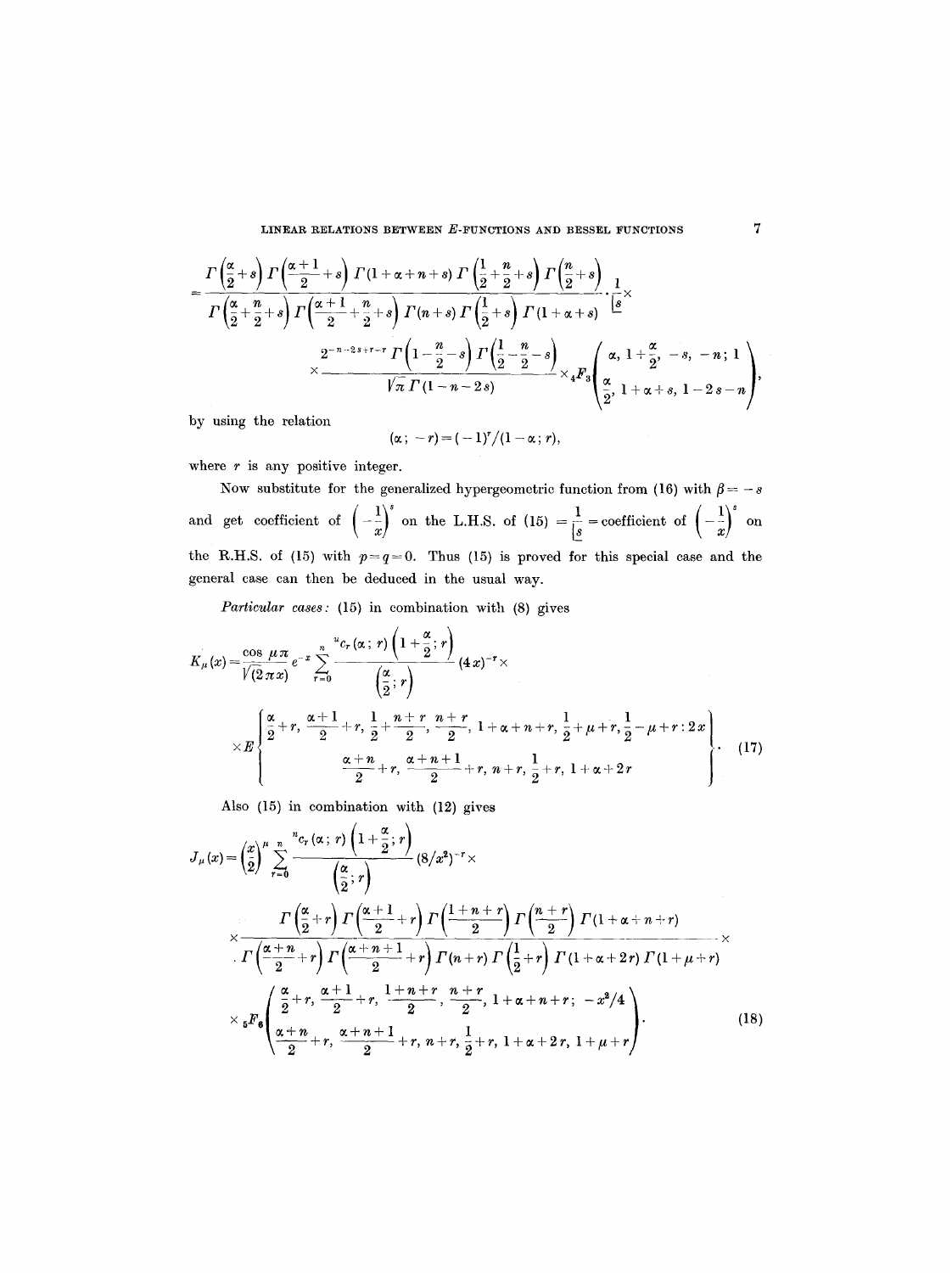Again in (15) take  $x=-1$ ,  $p=2$ ,  $q=1$  and get

$$
\sum_{r=0}^{n} \frac{(-2)^{-r} {}^{n}c_{r}(\alpha;r) \left(1+\frac{\alpha}{2};r\right) \Gamma\left(\frac{\alpha}{2}+r\right) \Gamma\left(\frac{\alpha+1}{2}+r\right) \Gamma\left(\frac{1+n+r}{2}\right)}{\left(\frac{\alpha}{2};r\right) \Gamma\left(\frac{\alpha+n}{2}+r\right) \Gamma\left(\frac{\alpha+n+1}{2}+r\right)} \cdot \frac{\cdot \Gamma\left(\frac{n+r}{2}\right) \Gamma(1+\alpha+n+r) \Gamma(\beta+r) \Gamma(\delta+r)}{\cdot \Gamma(n+r) \Gamma\left(\frac{1}{2}+r\right) \Gamma(1+\alpha+2r) \Gamma(\gamma+r)} \times \frac{\cdot \Gamma\left(\frac{\alpha}{2}+r,\frac{\alpha+1}{2}+r,\frac{1+n+r}{2},\frac{n+r}{2},1+\alpha+n+r,\beta+r,\delta+r;1\right)}{\frac{\alpha+n}{2}+\gamma,\frac{\alpha+n+1}{2}+\gamma,\frac{n+r}{2}+\gamma,\frac{1}{2}+\gamma,\frac{1}{2}+\gamma,\frac{1}{2}+\gamma,\gamma+r} \bigg) = \frac{\Gamma(\beta) \Gamma(\delta) \Gamma(\gamma-\beta-\delta)}{\Gamma(\gamma-\beta) \Gamma(\gamma-\delta)},
$$
\n(19)

where

$$
R(\gamma) > 0, \ R(\gamma - \beta - \delta) > 0.
$$

# § 4. The fourth formula to be proved is

$$
\sum_{r=0}^{n} {}^{n}c_{r}(\alpha;r) (2x)^{-r} \times
$$
\n
$$
\times E\left\{\frac{\alpha}{2}+r, \frac{\alpha+1}{2}+r, \frac{\alpha}{2}+n+r, \frac{1+n+r}{2}, \frac{n+r}{2}, 1+\alpha+n+r, 1+\frac{\alpha}{2}+r, \alpha_{1}+r, ..., ..., \alpha_{p}+r: x\right\}
$$
\n
$$
\times E\left\{\frac{\alpha+n}{2}+r, \frac{\alpha+n+1}{2}+r, 1+\frac{\alpha}{2}+n+r, \frac{\alpha}{2}+r, n+r, 1+\alpha+2r, \frac{1}{2}+r, \varrho_{1}+r, ..., ..., \varrho_{q}+r\right\}
$$
\n
$$
= E(p; \alpha_{r}:q; \varrho_{s}:x).
$$
\n(20)

(20) can be proved in the same manner as formula (15) except instead of applying (16), the following formula (Bailey, W. N., Cambr. Tracts in Math., 32, p. 30, eq. 1.2), namely

$$
{}_{3}F_{2}\left(\begin{matrix}\alpha, \beta, -n; 1\\1+\alpha-\beta, 1+2\beta-n\end{matrix}\right)=\frac{(\alpha-2\beta; n)\left(1+\frac{\alpha}{2}-\beta; n\right)(-\beta; n)}{(1+\alpha-\beta; n)\left(\frac{\alpha}{2}-\beta; n\right)(-2\beta; n)}
$$
(21)

is applied.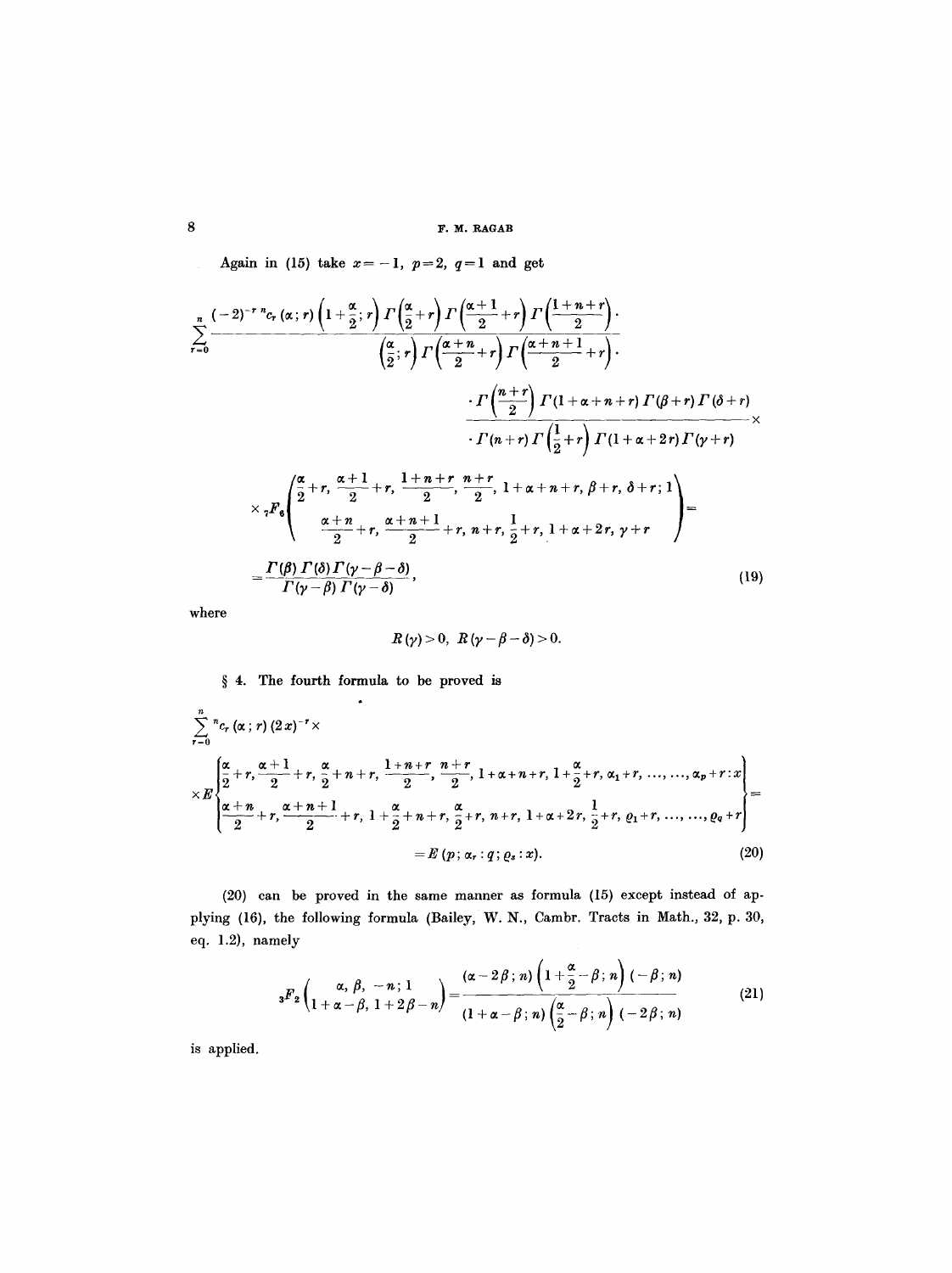§ 5. The fifth formula to be proved is

$$
\Gamma(\varrho_1) \sum_{r=0}^{n} (-1)^{r} {^{n}c_r} \frac{1}{\Gamma(\varrho_1 - n + r)} x^{-r} E(\alpha_1 + r, \ldots, \alpha_p + r : \varrho_1 + r, \ldots, \varrho_q + r : x) =
$$
  
=  $E(p; \alpha_r : \varrho_1 - n, \varrho_2, \ldots, \varrho_q : x).$  (22)

Since the E-functions is symmetrical in the  $\rho$ 's formula (22) is equivalent to  $q$ similar relations. (22) generalizes the formula [C.V., p. 356, ex. 2, (iii)], namely

$$
E(p; \alpha_r : \varrho_1 - 1, \varrho_2, \ldots, \varrho_q : x) = (\varrho_1 - 1) E(p; \alpha_r : q; \varrho_s : x) - \frac{1}{x} E(p; \alpha_r + 1; q; \varrho_s + 1; x), \quad (23)
$$

which is  $(22)$  with  $n=1$ .

To prove  $(22)$ , suppose it is true for a particular value of n, thus  $(22)$  with  $(\varrho_1-1)$  instead of  $\varrho_1$  becomes

$$
\Gamma(\varrho_1-1)\sum_{r=0}^n\,(-1)^r\, {}^{n}c_r\,\frac{x^{-r}}{\Gamma(\varrho_1-n+r-1)}\,E\left(\alpha_1+r,\ldots,\alpha_p+r\,:\varrho_1+r-1,\,\varrho_2+r,\ldots,\varrho_q+r\,:\,x\right)=\\=E\left(p\,;\,\alpha_r\,:\varrho_1-n-1,\,\varrho_2,\ldots,\,\varrho_q\,:\,x\right).
$$

Now apply (23) to each term on the left, so getting

$$
E(p; \alpha_r : \varrho_1 - n - 1, \varrho_2, \varrho_3, \ldots, \varrho_q : x) =
$$
  
=  $\Gamma(\varrho_1 - 1) \sum_{r=0}^n (-1)^r {n \choose r} \frac{(\varrho_1 + r - 1)}{\Gamma(\varrho_1 - n + r - 1)} x^{-r} E(\alpha_1 + r, \ldots, \alpha_p + r : \varrho_1 + r, \ldots, \varrho_q + r : x) +$   
+  $\Gamma(\varrho_1 - 1) \sum_{r=0}^n (-1)^{r+1} {n \choose r} \frac{x^{-r-1}}{\Gamma(\varrho_1 - n + r - 1)} E(\alpha_1 + r + 1, \ldots, \alpha_p + r + 1; \varrho_1 + r + 1, \ldots, \varrho_q + r + 1 : x).$ 

In the second of these series write  $(r-1)$  for *r*, add the two series applying the identity

$$
(Q_1+r-1) {}^{n}c_r+(Q_1-n+r-2) {}^{n}c_{r-1}=(Q_1-1) {}^{n+1}c_r;
$$

then (22) is proved with  $(n+1)$  in place of n. But it is true when  $n=1$ ; hence it is true for all positive integral values of  $n$ .

*Particular cases:* In (22) take  $\rho_1 = \alpha_1$ ; then it gives

$$
{}_{1}F_{1}(p; p-n; x) = e^{x} {}_{1}F_{1}(-n; p-n; -x), \qquad (24)
$$

which is a particular case of the known transformation

$$
{}_{1}F_{1}(\alpha\,;\,\beta\,;\,x)=e^{x} {}_{1}F_{1}(\beta-\alpha\,;\,\beta\,;\,-x). \tag{25}
$$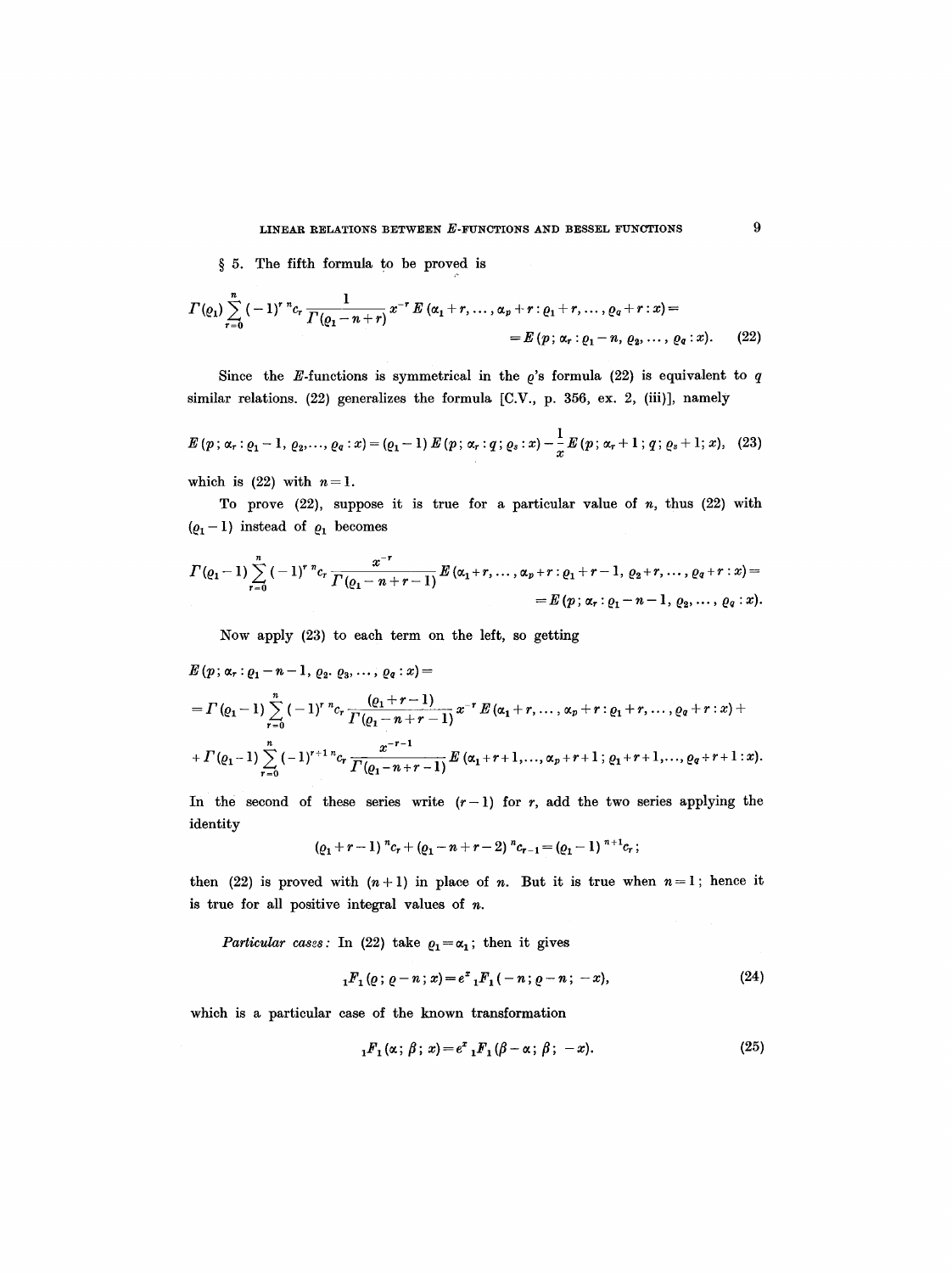# 10 F.M. RAGAB

Again in (1) take  $p=2$ ,  $q=1$ ,  $x=-1$  and it becomes

$$
{}_{3}F_{2}\left(\frac{\alpha_{1}, \alpha_{2}, -n; 1}{\varrho_{1}-n, 1+\alpha_{1}+\alpha_{2}-\varrho_{1}}\right) =
$$
\n
$$
= \frac{\Gamma(1+\alpha_{1}+\alpha_{2}-\varrho_{1})\Gamma(1+\alpha_{1}-\varrho_{1}+n)\Gamma(1+\alpha_{2}-\varrho_{1}+n)\Gamma(1-\varrho_{1})}{\Gamma(1+n-\varrho_{1})\Gamma(1+\alpha_{2}-\varrho_{1})\Gamma(1+\alpha_{1}-\varrho_{1})\Gamma(1+\alpha_{1}+\alpha_{2}+n-\varrho_{1})},
$$
\n(26)

which is Saalchûtz's theorem.

Also when  $p = 3$ ,  $q = 2$  (22) gives, if  $R(\varrho_2 - \alpha_2 - \alpha_3 - n) > 0$ ,  $\varrho_1 = \alpha_1$ ,

$$
{}_3F_2\left(\begin{matrix}\alpha_1,\ \alpha_2,\ \alpha_3\end{matrix}; 1\right) = \frac{\Gamma(\varrho_2)\,\Gamma(\varrho_2-\alpha_2-\alpha_3)}{\Gamma(\varrho_2-\alpha_2)\,\Gamma(\varrho_2-\alpha_3)}\, {}_3F_2\left(\begin{matrix}\n-n,\ \alpha_2,\ \alpha_3\end{matrix}; 1\n\right),\n\tag{27}
$$

which was given by G. H. Hardy ("A chapter from Ramanujan's notebook", Proc. Cambr. Phil. Soc., 21, 1923, p. 498, eq. 5.2).

 $§ 6.$  The last formula to be proved is

$$
\sum_{r=0}^{n}(-1)^{r} {}^{n}c_{r}\frac{(\alpha_{1}; n)}{(\alpha_{1}; r)}x^{r} E(\alpha_{1}+r, \ldots, \alpha_{p}+r: q; \varrho_{s}+r:x) =
$$
  
=  $E(\alpha_{1}+n, \alpha_{2}, \ldots, \alpha_{p}: q; \varrho_{s}:x).$  (28)

(28) generalizes the formula [C.V., p. 356, ex. 2, (i)], namely

$$
\alpha_1 \, E \, (\alpha_1, \alpha_2, \ldots, \alpha_p : q \, ; \, \varrho_s : x) - \frac{1}{x} \, E \, (\alpha_1 + 1, \, \alpha_2 + 1, \ldots, \, \alpha_p + 1 : q \, ; \, \varrho_s + 1 : x) =
$$
\n
$$
= E \, (\alpha_1 + 1, \, \alpha_2, \ldots, \, \alpha_p : q \, ; \, \varrho_s : x). \tag{29}
$$

Also formula  $(28)$  is equivalent to  $p$  similar relations.

To prove  $(28)$ , assume that it is true for a particular value of  $n$ ; thus  $(28)$ with  $(\alpha_1 + 1)$  instead of  $\alpha_1$  becomes

$$
\sum_{r=0}^{n} (-1)^{r} {}^{n}c_{r} \frac{(\alpha_{1}+1; n)}{(\alpha_{1}+1; r)} x^{-r} E(\alpha_{1}+r+1, \alpha_{2}+r, ..., \alpha_{p}+r; q; \varrho_{s}+r; x) =
$$
  
=  $E(\alpha_{1}+n+1, \alpha_{2}, ..., \alpha_{p}; q; \varrho_{s}: x).$ 

Here apply (29) to each term on the left, so getting

$$
E(\alpha_1 + n + 1, \alpha_2, ..., \alpha_p : q; \varrho_s : x) =
$$
  
=  $\sum_{r=0}^{n} (-1)^r {n \choose r} {(\alpha_1; n + 1) \choose (\alpha_1; r)} x^{-r} E(\alpha_1 + r, ..., \alpha_p + r : q; \varrho_s + r : x) +$   
+  $\sum_{r=0}^{n} (-1)^{r+1} {n \choose r} {(\alpha_1; n + 1) \choose (\alpha_1; r + 1)} x^{-r-1} E(\alpha_1 + r + 1, ..., \alpha_p + r + 1 : q; \varrho_s + r + 1 : x).$